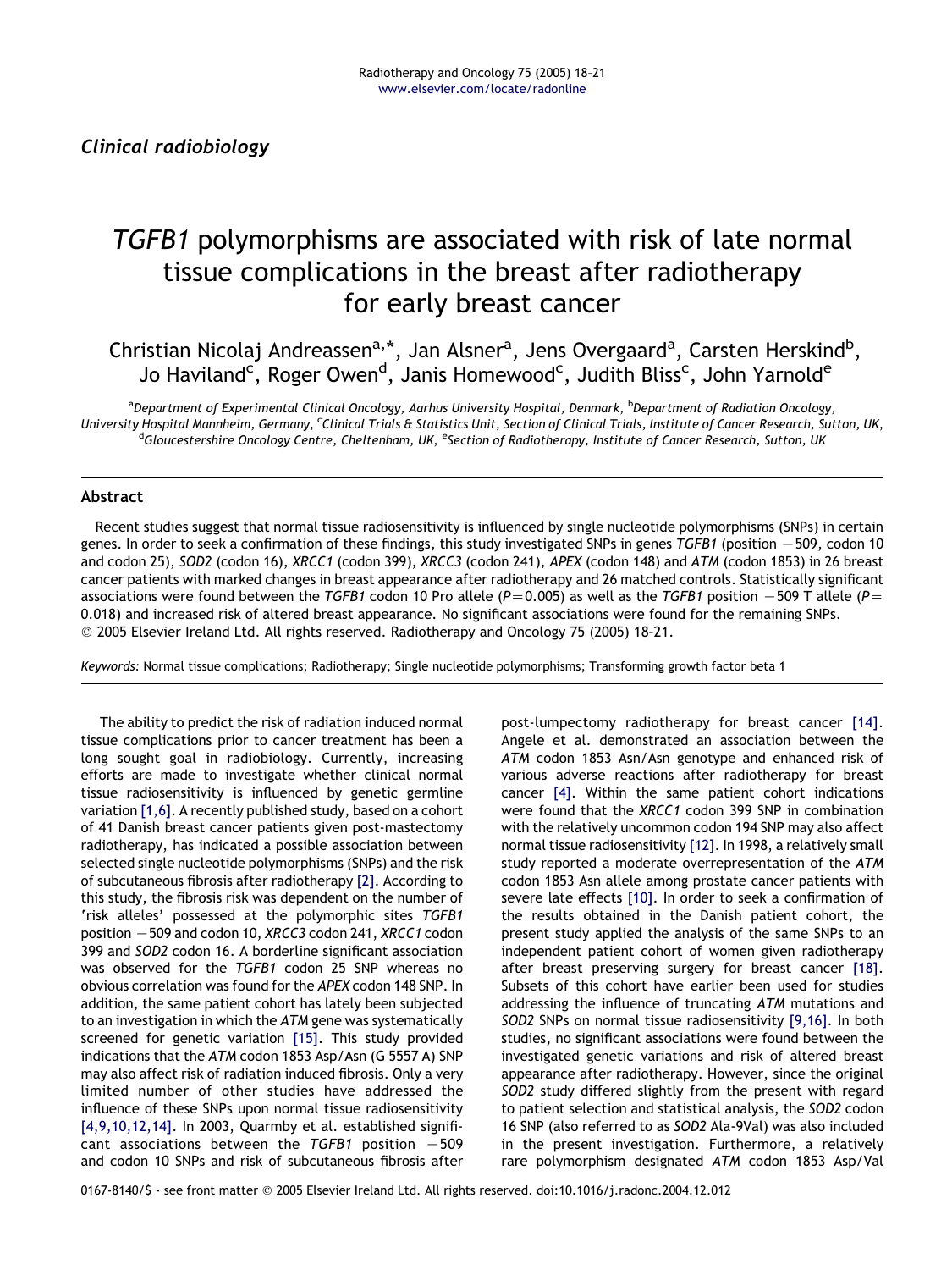(A 5558 T) exists adjacent to the ATM codon 1853 Asp/Asn (G 5557 A) SNP. Since this polymorphism may potentially alter the amino acid incorporated at codon 1853, it was assessed as well.

## Material and methods

The patients included in this study were given radiotherapy after breast preserving surgery for early stage breast cancer as part of a large radiotherapy fractionation trial at the Royal Marsden Hospital, Sutton and the Gloucestershire Oncology Centre, Cheltenham, UK. Patient characteristics, radiotherapy regimens, definition and assessment of endpoints have been reported in detail [\[18\]](#page-3-0) and are therefore only described briefly here. Between 1986 and 1994, 935 patients were enrolled in the trial. Of these patients, 855 had baseline post-operative photographs of the breasts taken under standard conditions, which were repeated annually for 5 years. Changes in breast appearance compared to the post-surgical baseline photograph were scored on a three-point graded scale based on change in breast size and/or shape. Assessments were performed by three independent observers blind to patient identity, randomised radiotherapy dose and year of follow-up. Cases were defined as individuals developing marked changes (grade 2) at any time between 1 and 5 years after radiotherapy, or moderate changes (grade 1) scored for at least three consecutive years. Control subjects were defined as women with no change (grade 0) at the same time as the case experienced a reaction. From 104 of these patients (39 cases and 65 controls), fibroblast culture has previously been established [\[13\]](#page-3-0). For the purpose of the present study, 26 case-control pairs with accessible biological material and a perfect match regarding breast anatomy and treatment characteristics (breast size, surgical deficit, radiotherapy dose schedule, radiotherapy boost dose, tangential field separation, central lung distance and systemic therapy) could be identified.

Seven pairs were given 50.0 Gy in 25 fractions, 13 pairs were given 42.9 Gy in 13 fractions whereas 6 pairs received 39.0 Gy in 13 fractions.

DNA was extracted from cultured fibroblasts using the ABI Prism<sup>™</sup> 6100 Nucleic Acid PrepStation and the provided reagents according to the manufactures protocols (Applied Biosystems, Foster City, USA). From three patients, fibroblast culture was no longer accessible and DNA was isolated from fresh frozen lymphocytes or subcutaneous biopsies. The TGFB1 position  $-509$  and codon 10 SNPs were assessed by TaqMan<sup>®</sup> based real time PCR on the ABI Prism<sup>®</sup> 7000 Sequence Detection System (Applied Biosystems, Foster City, USA). Primers and probes are listed in Table 1. For the remaining SNPs relevant DNA fragments were amplified by 35 rounds of thermal cycling (95 °C for 30 s, 60 °C for 30 s and 72 °C for 30 s) using Amplitaq Gold polymerase (Applied Biosystems, Foster City, USA) and standard reaction conditions. PCR products were purified using a 4% agarose gel and the QIA-quick Gel Extraction Kit (Qiagen, Germany). The SNP genotypes were assessed by 'single nucleotide primer extension' using the ABI Prism<sup>®</sup> SNaPshot<sup>™</sup> Multiplex kit on an ABI 310 genetic analyzer (Applied Biosystems, Foster City, USA). PCR primers and extension primers are listed in Table 1. The analysis was conducted blind to patient identity, treatment characteristics, case–control status, etc. Redundant tests were carried out to assure assay reproducibility. For each SNP, a putative risk allele was defined according to the results obtained in the SNP studies previously conducted in the 41 Danish breast cancer patients [\[2,15\]](#page-3-0). With respect to the APEX codon 148 SNP, the minority allele (Glu) was arbitrarily chosen as putative risk allele. At each polymorphic site, the number of putative risk alleles could be 0, 1 or 2. The matched pairs were analysed as to whether the index case had a higher, lower or equivalent number of risk alleles compared to the control. A Wilcoxon signed ranks test for paired data was used to evaluate whether the distribution of number of risk alleles were

#### Table 1

Overview of assessed SNPs, primers and probes

| <b>SNP</b>                                    | PCR primers                                       | TagMan <sup>®</sup> probes/extension |                                                             |
|-----------------------------------------------|---------------------------------------------------|--------------------------------------|-------------------------------------------------------------|
|                                               | Sense                                             | Antisense                            | primers                                                     |
| TGFB1 pos. $-509$ C/T<br>(promoter)           | AAG GAG AGC AAT TCT TAC<br>AGG TGT CT             | GCC TCC GGA GGG TGT CA               | VIC-CCA TCC CTC AGG TGT,<br><b>6FAM-CAT CCT TCA GGT GTC</b> |
| TGFB1 codon 10 Leu/Pro<br>(T 869 C)           | GCG CTC TCG GCA GTG C                             | CCA GGC GTC AGC ACC AGT A            | VIC-AGC AGC GGC AGC A,<br><b>6FAM-CAG CAG CAG CAG C</b>     |
| TGFB1 codon 25 Arg/Pro<br>(G 915 C)           | CTG CTA CCG CTG CTG TGG<br><b>CTA</b>             | TCC GCT TCA CCA GCT CCA              | (T) <sub>19</sub> GGT GCT GAC GCC TGG CC                    |
| SOD <sub>2</sub> codon 16 Val/Ala<br>(T 47 C) | CTG CGT AGA CGG TCC CG                            | TGA TGT GAG GTT CCA GGG C            | GGA GCC CAG ATA CCC CAA A                                   |
| XRCC1 codon 399 Arg/Gln<br>(G 28152 A)        | CGC ATC GTG CGT AAG GAG                           | GGA CCA CCT GTG TTC TCC G            | GGC GGC TGC CCT CCC                                         |
| XRCC3 codon 241 Thr/Met<br>(C 18067 T)        | GAT GCA CAG CAC AGG GCT C                         | GGT CAT CGA CTC GGT GGC              | TGC TCA GCT CAC GCA GC                                      |
| APEX codon 148 Asp/Glu<br>(T 2107 G)          | CTA TTG ATG CCT AAT GCC TGA<br>ACT C              | TTC AGC CAC AAT CAC CCG              | (T) <sub>5</sub> ATT CTG TTT CAT TTC TAT<br>AGG CGA         |
| ATM codon 1853 Asp/Asn<br>(G 5557 A)          | GAC TTT TGT CAG ACT GTA CTT<br><b>CCA TAC TTG</b> | TCC CTG AAC ATG TGT AGA<br>AAG CAG   | CTT GAT TCA TGA TAT TTT ACT<br>CCA A                        |
| ATM codon 1853 Asp/Val<br>(A 5558 T)          | GAC TTT TGT CAG ACT GTA CTT<br><b>CCA TAC TTG</b> | TCC CTG AAC ATG TGT AGA<br>AAG CAG   | CAG ATT TCT CCA TGA TTC ATT<br><b>TGT A</b>                 |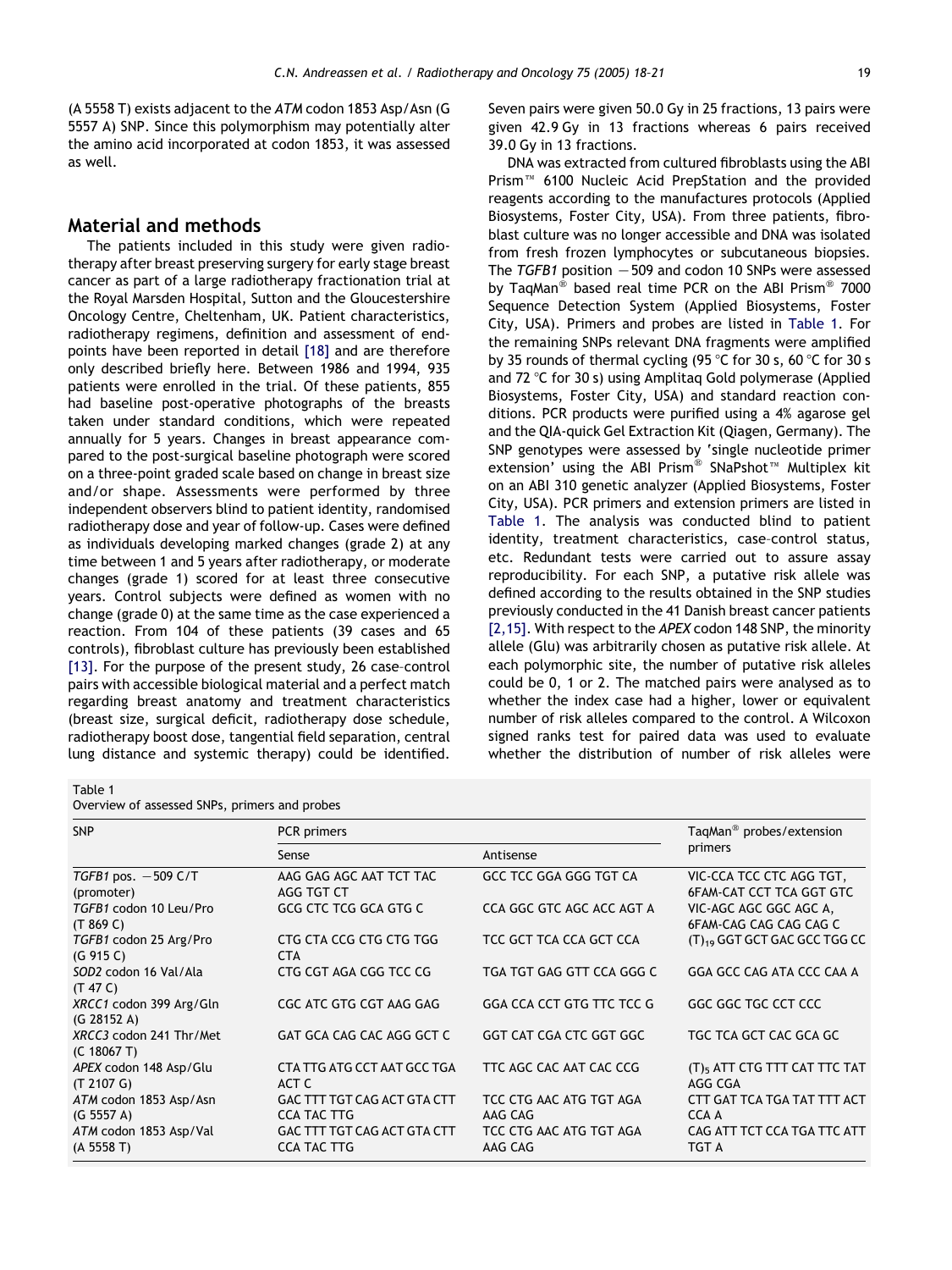Table 2

| <b>SNP</b>                | Putative<br>risk allele | Distribution of pairs as to no. of risk alleles in the case compared to the<br>matched control |                                    |                  | Wilcoxon signed<br>ranks test P-value |
|---------------------------|-------------------------|------------------------------------------------------------------------------------------------|------------------------------------|------------------|---------------------------------------|
|                           |                         | $\textsf{Case}$ > control                                                                      | $\textsf{Case} \textsf{<}$ control | $Case = control$ |                                       |
| $TGFB1$ pos. $-509$       |                         |                                                                                                |                                    | 12               | 0.018                                 |
| TGFB1 codon 10            | Pro                     |                                                                                                |                                    | 14               | 0.005                                 |
| TGFB1 codon 25            | Pro                     |                                                                                                |                                    | 20               | > 0.99                                |
| SOD <sub>2</sub> codon 16 | Ala                     |                                                                                                |                                    | 10               | 0.82                                  |
| XRCC1 codon 399           | Arg                     |                                                                                                |                                    |                  | 0.67                                  |
| XRCC3 codon 241           | Thr                     |                                                                                                |                                    | 10               | 0.67                                  |
| APEX codon 148            | Glu                     |                                                                                                |                                    |                  | 0.64                                  |
| ATM codon 1853            | Gln                     |                                                                                                |                                    | 15               | 0.48                                  |

Putative risk alleles and distribution of pairs as to the number of risk alleles in the case compared to the matched control

statistically significantly different between matched pairs of cases and controls (Table 2).

## Results and discussion

The study demonstrated a significant association between the TGFB1 codon 10 Leu/Pro SNP and risk of altered breast appearance after radiotherapy. In 11 pairs, the index case had a higher number of Pro alleles than the matched control, whereas only one pair was characterized by the opposite finding ( $P=0.005$ ). A statistically significant association was also found for the TGFB1 position  $-509$  C/T SNP. In 11 pairs, the index case had a higher number of T alleles than the matched control whereas in only three pairs, the matched control had a higher number of T alleles than the case  $(P=0.018)$ . For the remaining SNPs, the study did not provide any significant associations with risk of radiotherapy complications (Table 2). No patients had the ATM codon 1853 Asp/Val (A 5558 T) polymorphism.

Interestingly, both previously publishedstudies addressing the influence of TGFB1 SNPs on clinical radiosensitivity established significant associations between the TGFB1 codon 10 Pro allele as well as the position  $-509$  T allele and increased risk of radiation induced late complications [\[2,14\]](#page-3-0). Taking the present study into account, consistent evidence is accumulating that the risk of late normal tissue morbidity after radiotherapy is modulated by the TGFB1 SNP genotype. A genetic linkage pattern has previously been described for the TGFB1 SNPs [\[3,5,17\]](#page-3-0). Even though the functional impact of the individual SNPs remain to be elucidated, the present study seems to indicate that the correlation observed for the  $TGFB1$  position  $-509$  SNP could be a result of genetic linkage with the codon 10 SNP. This assumption is supported by a recent in vitro study suggesting that the TGFB1 codon 10 SNP has a considerable impact on the  $TGF\beta-1$  secretion rate [\[8\]](#page-3-0). For the remaining SNPs, the present study did not confirm the associations previously observed in the Danish breast cancer patient cohort [\[2,15\].](#page-3-0) This discrepancy may be attributed to several factors. Due to small sample size, the present study provided very limited statistical power to rule out a modest effect of the assessed SNPs. This problem was particularly pronounced for relatively uncommon polymorphisms such as the ATM codon 1853 and TGFB1 codon 25 SNPs. Regarding the ATM codon 1853 SNP, seven pairs were identified in which the index case had a higher number of Gln alleles than the matched control. Four pairs were characterized by the opposite finding (Table 2). Even though this skewing in the distribution was far from reaching statistical significance, it might be of interest since the codon 1853 Asn allele has previously been linked to increased risk of radiation induced normal tissue reactions [\[4,15\]](#page-3-0). In the present investigation, the primary endpoint was (grade 1 or 2) alteration of breast appearance assessed by serial photography [\[16,18\]](#page-3-0). In contrast, the 41 Danish patients were evaluated for (grade 3) subcutaneous induration by manual palpation [\[2\]](#page-3-0). From a biological point of view these endpoints are hardly equivalent. In the two studies, the length of follow-up was within the same range. However, as demonstrated in two recent papers, factors related to the kinetics of late normal tissue reactions may still hinder the detection of associations, especially for genetic alterations with only moderate impact on normal tissue complication risk [\[7,11\]](#page-3-0).

In conclusion, the present study demonstrated significant associations between the TGFB1 codon 10 Pro allele as well as the TGFB1 position  $-509$  T allele and risk of altered breast appearance after radiotherapy. The remaining associations previously observed in the cohort of 41 Danish breast cancer patients could not be confirmed. These findings should encourage further efforts to unravel the genetic basis of clinical radiosensitivity and emphasize the need for large studies that provide sufficient statistical power to detect and quantify rather small differences in radiosensitivity.

#### Acknowledgements

We are grateful to Mrs Anita Ashton and Mrs Jane Hanson for assistance in the collection of skin biopsies, to Dr John Peacock for generating fibroblast strains from which DNA was isolated, to Mr Stephen Ebbs and Mr John Bristol for allowing us to contact their patients and to the research volunteers themselves for consenting to tissue sampling. This study was supported by the Danish Cancer Society and conducted as part of the ESTRO GENEPI project.

Corresponding author. Christian Nicolaj Andreassen, Department of Experimental Clinical Oncology, Aarhus University Hospital, Noerrebrogade 44, DK 8000 Aarhus C, Denmark. E-mail address: nicolaj@oncology.dk

Received 7 October 2004; received in revised form 6 December 2004; accepted 14 December 2004; available online 14 March 2005